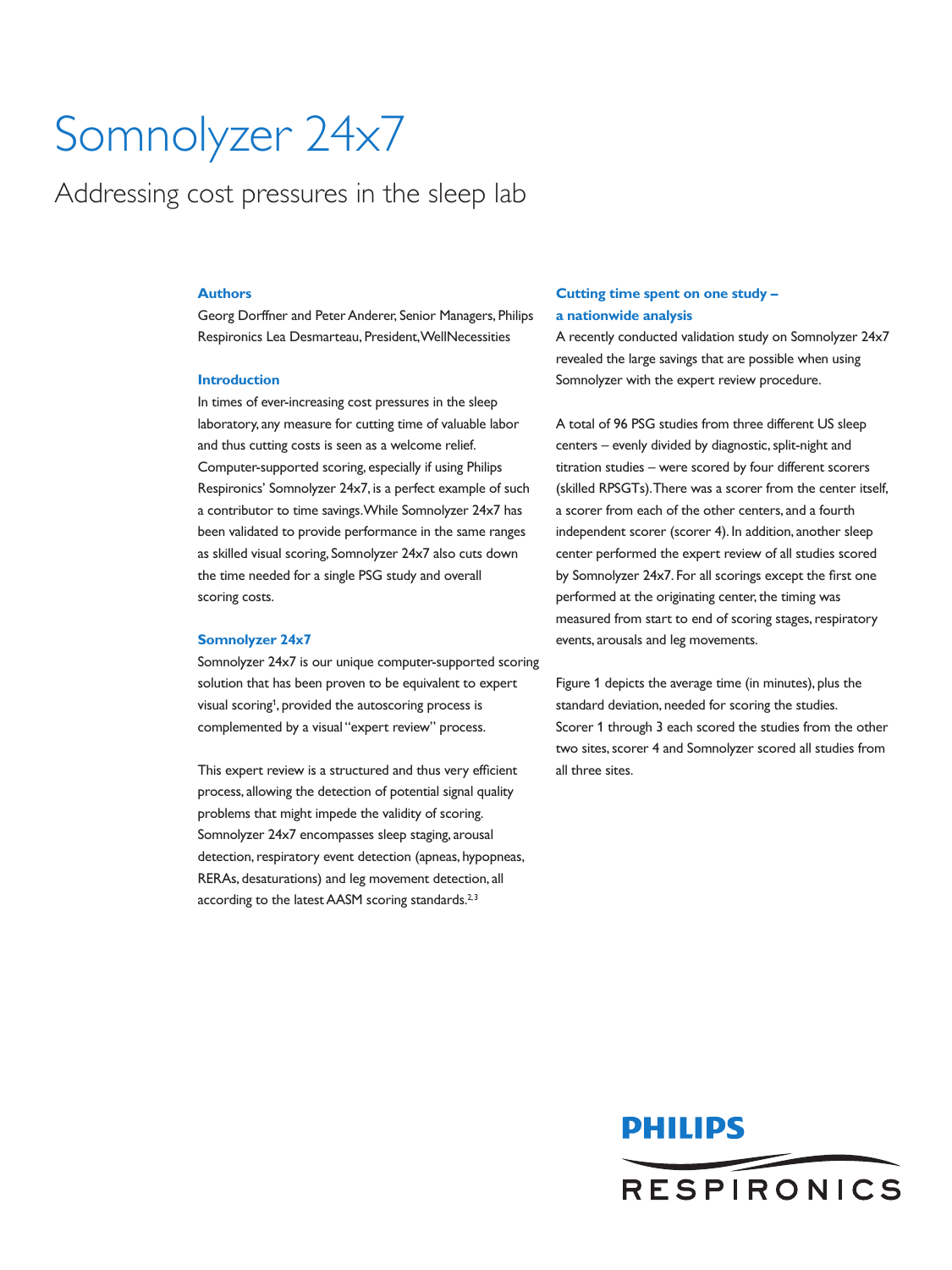

Fig. 1:Average scoring times for four different expert scorers and Somnolyzer 24x7 expert review in comparison, on a set of 96 PSG studies from three different sleep centers. Mean and standard deviation are depicted.

While there is some variability in scoring time between the different scorers (or scoring teams in some cases), average times range from 49 minutes for scorers at site 1 to 64 minutes for scorers at site 3. Expert review of the Somnolyzer 24x7 results took significantly less time.

On average, expert review took about 17 minutes, which is roughly a third of the fastest scorers and about a fourth of the slower scorers. In other words, Somnolyzer 24x7 and its efficient expert review procedure helped increase the number of studies one scorer could attend to between three- to four-fold.

Of course, this substantial time savings would not be worth much if the quality of the final scoring suffered.This, however, is clearly not the case and is where Somnolyzer's validity comes into play. Figure 2 shows scatter plots of AHI values calculated from scorings from each of the three sites. It also shows expert-reviewed Somnolyzer plotted against the corresponding AHI values from scorer 4.

The fourth scoring was chosen as a reference for these plots mainly because it was independent with respect to all data-originating sites and included all studies. Similar plots, however, could be drawn between all pairs of scorers.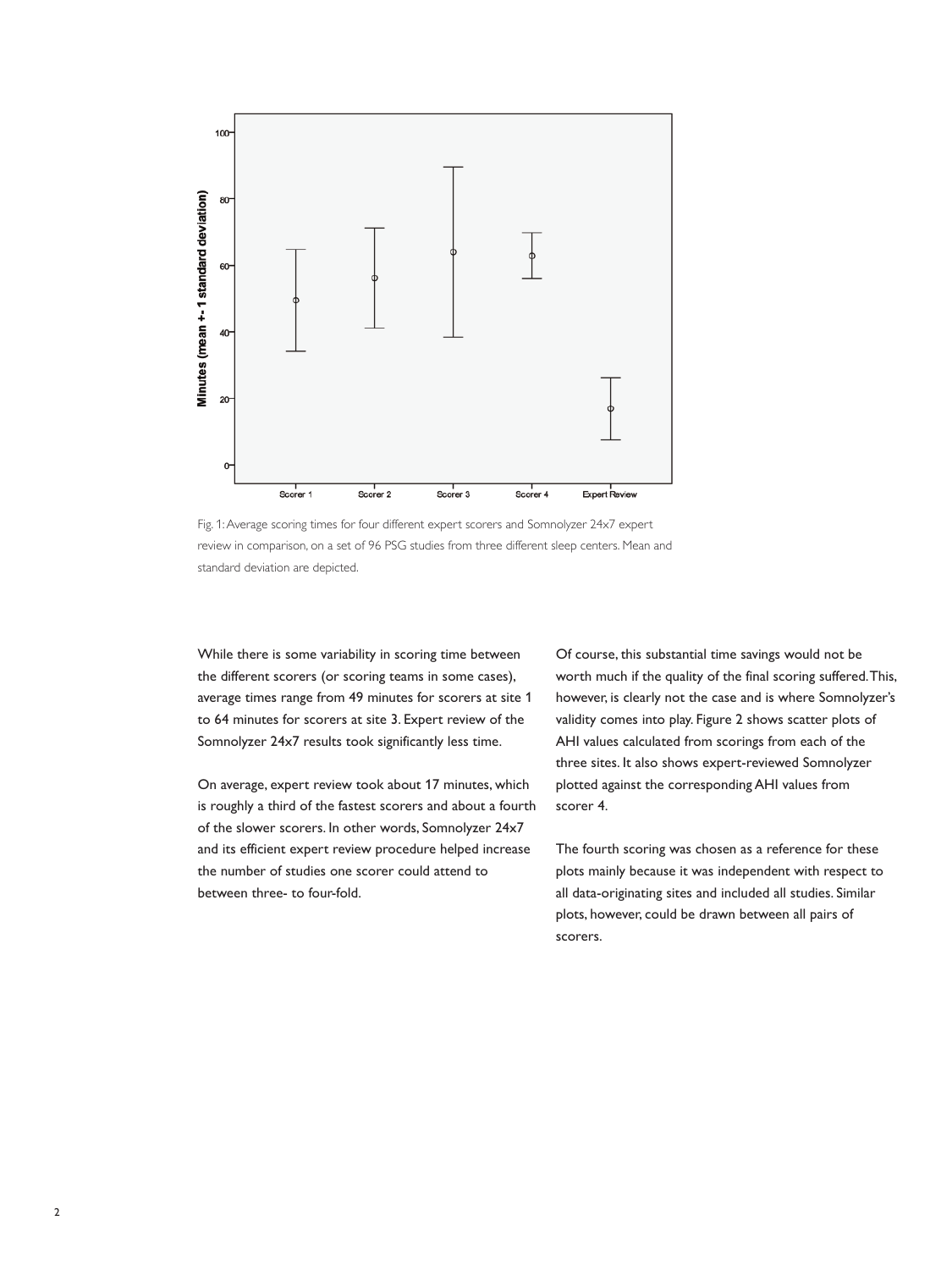

Fig. 2: Scatter plots of AHI values for all studies from Somnolyzer 24x7 before and after expert review (top) and scorers from the three sites (bottom) plotted (on the y-axis) against corresponding AHI values from scorer 4 (x-axis).

Figure 2 conveys that there is no visible difference between expert-reviewed Somnolyzer 24x7 scorings and any of the visual scorers. Each of the latter shows at least the same degree of variability against the reference scorer 4 as Somnolyzer. In other words,AHI as calculated from Somnolyzer 24x7 after expert review is indistinguishable and thus as valid as any expert scoring used in this study. Visible discrepancies between Somnolyzer and scorer 4 are well within the range of discrepancies between expert scorings.

Figure 2 also shows that the difference between Somnolyzer 24x7 scorings before and after expert review is relatively small (top two graphs).This fact – that raw, fully automatic, Somnolyzer scorings are already very close to the final output – is another reflection of the efficiency and thus achievable time savings behind expert review.

#### **Improving quality – a case study**

Looking at data reflecting Somnolyzer's use at the WellNecessities sleep centers in Louisiana and Texas, which became a Philips Respironics customer almost two years ago, sheds some light on the relationship between Somnolyzer 24x7 expert review and data quality. Figure 3 depicts average expert review times in dependence on the original PSG signal quality, rated from "unacceptable" (0) to "excellent" (6). Average expert review time clearly decreases from about 28 minutes for the studies with the worst data to about 14 minutes for the best quality data.This highlights the fact that expert review is mainly a signal quality review requiring main interaction when signal quality is insufficient.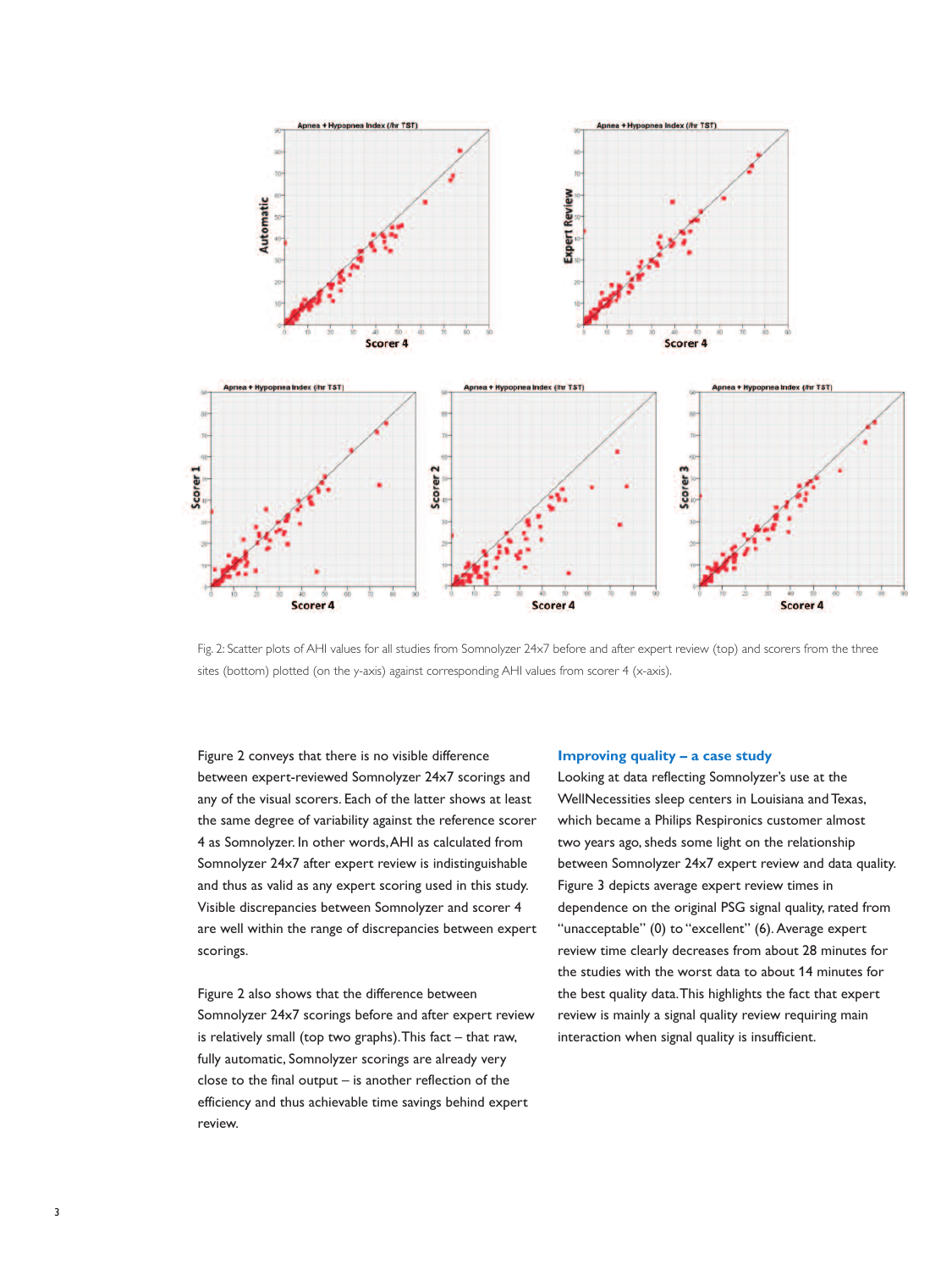

Fig. 3: Mean expert review time (depicted with standard deviation) depending on PSG signal quality ranging from worse ( $0 =$  unacceptable) to best ( $6 =$  excellent).

The dependency between data quality and time spent with each study also works in the other direction. As bad quality data requires more work by the RPSGT for expert review, this creates pressure on the night techs to attend more to signal quality.

Figure 4 shows improved quality in the sleep center over time. It depicts the distribution of data quality categories (again from 0 to 6) over the first 12 months of Somnolyzer 24x7 use.A clear shift over time toward more high-quality recordings is visible.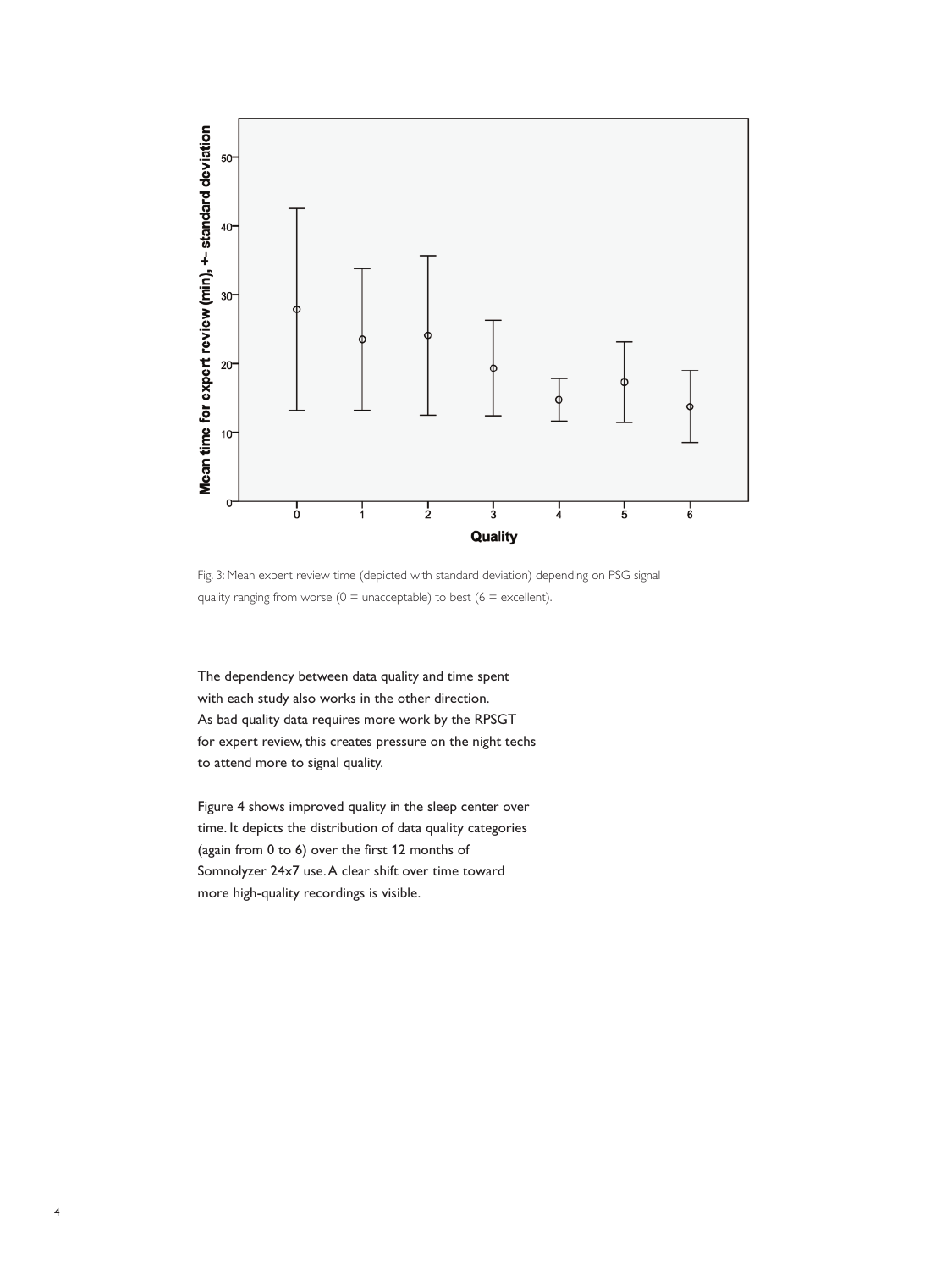

Fig. 4: Distribution of quality of PSG studies over time (in months from the beginning of Somnolyzer 24x7 use). Best quality (6) is depicted at the bottom, worst quality (0) at the top.

# **Conclusion**

The data presented in this paper (particularly figures 1, 3 and 4) show clear evidence for time savings in sleep scoring that can be achieved by the use of a computer-supported scoring system like Somnolyzer 24x7. On one hand, the capacity of an RPSGT can be increased three- or four-fold. On the other hand, feedback from expert review can lead to an increase in recording signal quality, which leads to further time savings.

For the WellNecessities sleep center, based on the data shown in the previous section, the total savings in scoring costs were approximately 20%.And this does not take into account indirect savings through more consistent and thus improved scoring quality, faster turn-around times, and other important factors around scoring.

### **References**

<sup>1</sup>Anderer P., Moreau A., Woertz M., Ross M., Gruber G., Parapatics S., Loretz E., Heller E., Schmidt A., Boeck M., Moser D., Kloesch G., Saletu B., Saletu-Zyhlarz G.M., Danker-Hopfe H., Zeitlhofer J., Dorffner G.: Computerassisted sleep classification according to the standard of the American Academy of Sleep Medicine: Validation study of the AASM version of Somnolyzer 24x7, Neuropsychobiology 2010;62(4):250-64.

2Iber C,Ancoli-Israel S, Chesson A, Quan SF, for the American Academy of Sleep Medicine:The AASM Manual for the Scoring of Sleep and Associated Events: Rules, Terminology and Technical Specifications, ed 1. Westchester,American Academy of Sleep Medicine, 2007.

<sup>3</sup>Berry RB, Brooks R, Gamaldo CE, Harding SM, Marcus CL and Vaughn BV for the American Academy of Sleep Medicine.The AASM Manual for the Scoring of Sleep and Associated Events: Rules, Terminology and Technical Specifications, Version 2.0. www.aasmnet.org, Darien, Illinois:American Academy of Sleep Medicine, 2012.